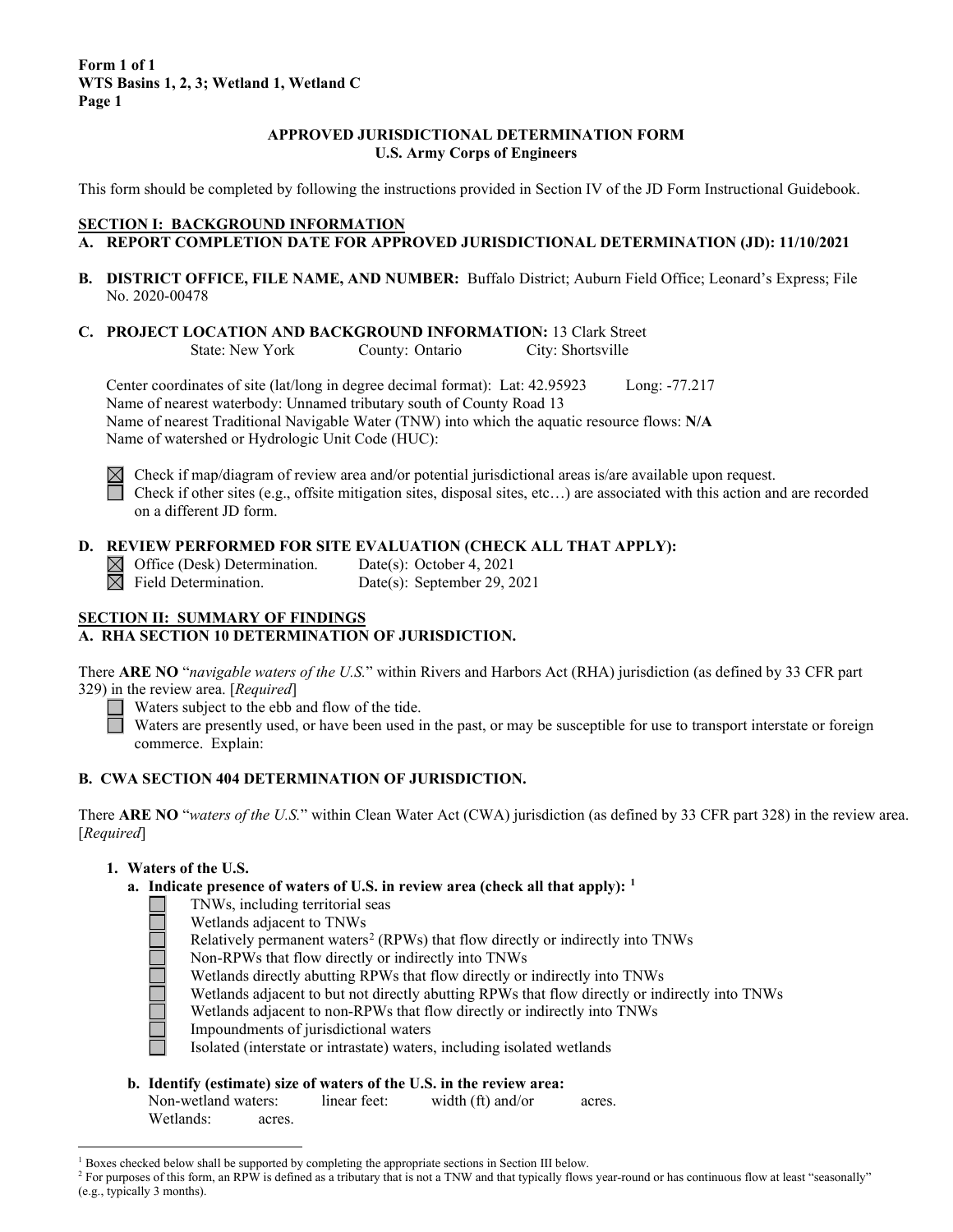**c. Limits (boundaries) of jurisdiction** based on: **Pick List** Elevation of established OHWM (if known):

#### **2. Non-regulated waters/wetlands (check if applicable):[3](#page-1-0)**

 $\boxtimes$  Potentially jurisdictional waters and/or wetlands were assessed within the review area and determined to be not jurisdictional.

| Wetland C | Emergent          | $0.17$ acre      |
|-----------|-------------------|------------------|
| Wetland 1 | <b>Open Water</b> | <b>0.45 acre</b> |
|           | PFO               | 0.37 acre        |

Explain: Wetland C established in a depressional area within an historic active agricultural field.

Wetland 1 is a stagnant water area that formed between the north end of the WTS (see below) and the elevated railroad bed.

**Waste Treatment System (WTS) Basins 1 (1.58 acres); 2 (1.54 acres); and 3 (3.21 acres).**

Explain: These features are abandoned WTS (settling lagoons) associated with the former food processing plant. Residual sludge has been removed and the basins closed according to the NYS Department of Environmental Conservation protocol.

#### **SECTION III: CWA ANALYSIS**

#### **A. TNWs AND WETLANDS ADJACENT TO TNWs**

**The agencies will assert jurisdiction over TNWs and wetlands adjacent to TNWs. If the aquatic resource is a TNW, complete Section III.A.1 and Section III.D.1. only; if the aquatic resource is a wetland adjacent to a TNW, complete Sections III.A.1 and 2 and Section III.D.1.; otherwise, see Section III.B below**.

**1. TNW**  Identify TNW: Summarize rationale supporting determination:

#### **2. Wetland adjacent to TNW**

Summarize rationale supporting conclusion that wetland is "adjacent":

## **B. CHARACTERISTICS OF TRIBUTARY (THAT IS NOT A TNW) AND ITS ADJACENT WETLANDS (IF ANY):**

**This section summarizes information regarding characteristics of the tributary and its adjacent wetlands, if any, and it helps determine whether or not the standards for jurisdiction established under** *Rapanos* **have been met.** 

**The agencies will assert jurisdiction over non-navigable tributaries of TNWs where the tributaries are "relatively permanent waters" (RPWs), i.e. tributaries that typically flow year-round or have continuous flow at least seasonally (e.g., typically 3 months). A wetland that directly abuts an RPW is also jurisdictional. If the aquatic resource is not a TNW, but has year-round (perennial) flow, skip to Section III.D.2. If the aquatic resource is a wetland directly abutting a tributary with perennial flow, skip to Section III.D.4.** 

**A wetland that is adjacent to but that does not directly abut an RPW requires a significant nexus evaluation. Corps districts and EPA regions will include in the record any available information that documents the existence of a significant nexus between a relatively permanent tributary that is not perennial (and its adjacent wetlands if any) and a traditional navigable water, even though a significant nexus finding is not required as a matter of law.**

**If the waterbody[4](#page-1-1) is not an RPW, or a wetland directly abutting an RPW, a JD will require additional data to determine if the waterbody has a significant nexus with a TNW. If the tributary has adjacent wetlands, the** 

<span id="page-1-0"></span><sup>&</sup>lt;sup>3</sup> Supporting documentation is presented in Section III.F.

<span id="page-1-1"></span><sup>4</sup> Note that the Instructional Guidebook contains additional information regarding swales, ditches, washes, and erosional features generally and in the arid **West**.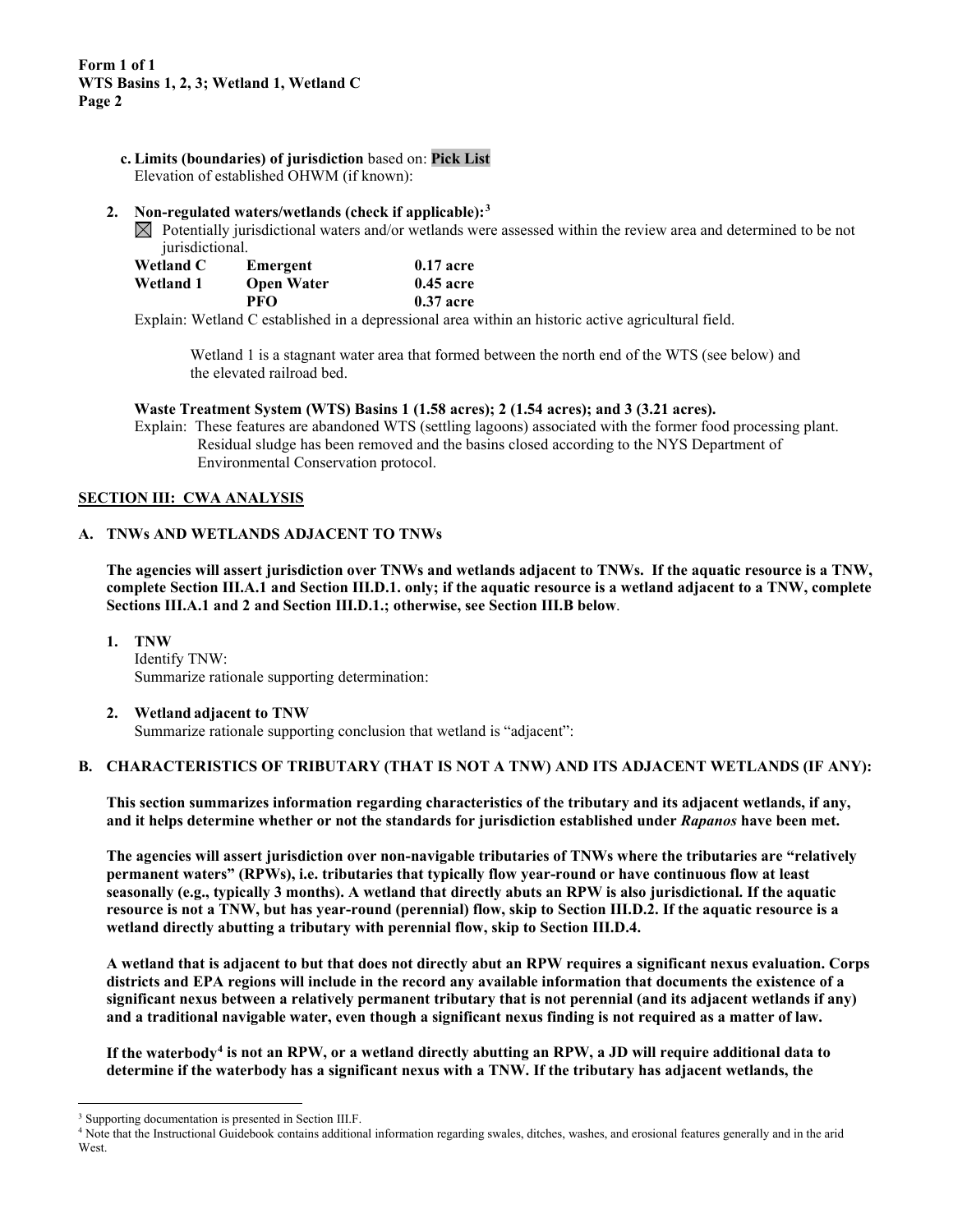> **significant nexus evaluation must consider the tributary in combination with all of its adjacent wetlands. This significant nexus evaluation that combines, for analytical purposes, the tributary and all of its adjacent wetlands is used whether the review area identified in the JD request is the tributary, or its adjacent wetlands, or both. If the JD covers a tributary with adjacent wetlands, complete Section III.B.1 for the tributary, Section III.B.2 for any onsite wetlands, and Section III.B.3 for all wetlands adjacent to that tributary, both onsite and offsite. The determination whether a significant nexus exists is determined in Section III.C below.**

**1. Characteristics of non-TNWs that flow directly or indirectly into TNW**

| (i) General Area Conditions: |
|------------------------------|
|------------------------------|

| Watershed size:          | <b>Pick List</b> |
|--------------------------|------------------|
| Drainage area:           | <b>Pick List</b> |
| Average annual rainfall: | inches           |

#### **(ii) Physical Characteristics:**

| (a) | Relationship with TNW:                                                          |
|-----|---------------------------------------------------------------------------------|
|     | Tributary flows directly into TNW.                                              |
|     | Tributary flows through Pick List tributaries before entering TNW               |
|     | Project waters are Pick List river miles from TNW                               |
|     | Project waters are Pick List river miles from RPW                               |
|     | Project waters are Pick List aerial (straight) miles from TNW                   |
|     | Project waters are Pick List aerial (straight) miles from RPW                   |
|     | Project waters cross or serve as state boundaries. Explain:                     |
|     | Identify flow route to TNW <sup>5</sup> :                                       |
|     | Tributary stream order, if known:                                               |
|     |                                                                                 |
|     | (b) General Tributary Characteristics (check all that apply):                   |
|     | Natural<br><b>Tributary</b> is:                                                 |
|     | Artificial (man-made). Explain:                                                 |
|     | Manipulated (man-altered). Explain:                                             |
|     | Tributary properties with respect to top of bank (estimate):                    |
|     | Average width:<br>feet                                                          |
|     | Average depth:<br>feet                                                          |
|     | Average side slopes: Pick List                                                  |
|     | Primary tributary substrate composition (check all that apply):                 |
|     | <b>Silts</b><br>Sands<br>Concrete                                               |
|     | Muck<br>Cobbles<br>Gravel                                                       |
|     | Bedrock<br>Vegetation. Type/% cover:                                            |
|     | Other. Explain:                                                                 |
|     | Tributary condition/stability [e.g., highly eroding, sloughing banks]. Explain: |
|     | Presence of run/riffle/pool complexes. Explain:                                 |
|     | Tributary geometry: Pick List                                                   |
|     | Tributary gradient (approximate average slope):<br>$\frac{0}{0}$                |
|     |                                                                                 |
|     | $(c)$ Flow:                                                                     |
|     | Tributary provides for: Pick List                                               |
|     | Estimate average number of flow events in review area/year: Pick List           |
|     | Describe flow regime:                                                           |
|     | Other information on duration and volume:                                       |
|     | Surface flow is: Pick List. Characteristics:                                    |
|     | Subsurface flow: Pick List. Explain findings:                                   |
|     | Dye (or other) test performed:                                                  |
|     | Tributary has (check all that apply):                                           |
|     | Bed and banks                                                                   |
|     | OHWM <sup>6</sup> (check all indicators that apply):                            |
|     |                                                                                 |

<span id="page-2-1"></span><span id="page-2-0"></span><sup>5</sup> Flow route can be described by identifying, e.g., tributary a, which flows through the review area, to flow into tributary b, which then flows into TNW.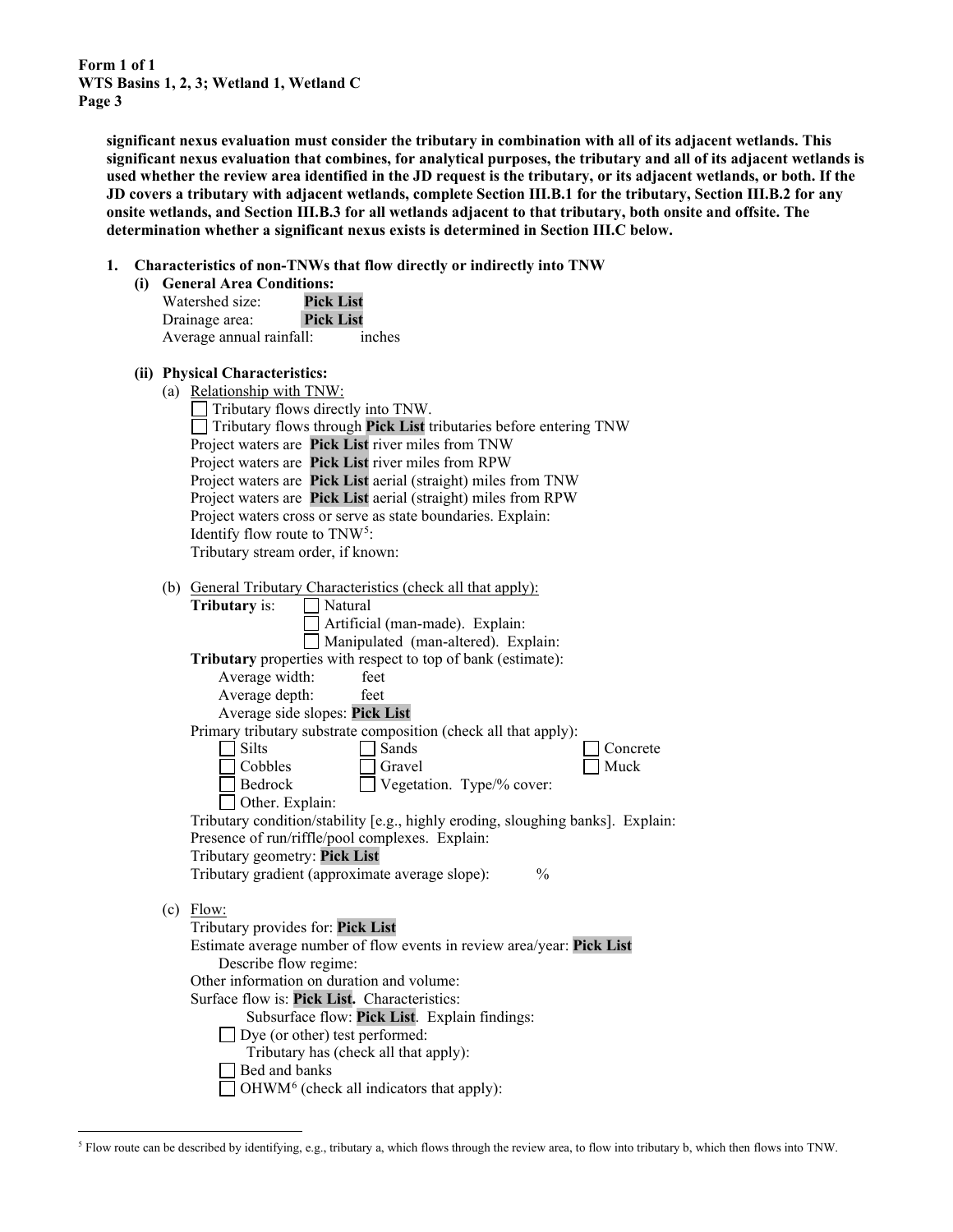| clear, natural line impressed on the bank<br>changes in the character of soil<br>shelving<br>vegetation matted down, bent, or absent<br>leaf litter disturbed or washed away<br>multiple observed or predicted flow events<br>abrupt change in plant community | the presence of litter and debris<br>destruction of terrestrial vegetation<br>the presence of wrack line<br>sediment sorting<br>scour<br>sediment deposition<br>water staining |
|----------------------------------------------------------------------------------------------------------------------------------------------------------------------------------------------------------------------------------------------------------------|--------------------------------------------------------------------------------------------------------------------------------------------------------------------------------|
| other (list):                                                                                                                                                                                                                                                  |                                                                                                                                                                                |
| $\Box$ Discontinuous OHWM. <sup>7</sup> Explain:                                                                                                                                                                                                               |                                                                                                                                                                                |

If factors other than the OHWM were used to determine lateral extent of CWA jurisdiction (check all that

apply):

| High Tide Line indicated by:<br>oil or scum line along shore objects | Mean High Water Mark indicated by:<br>survey to available datum; |
|----------------------------------------------------------------------|------------------------------------------------------------------|
| $\Box$ fine shell or debris deposits (foreshore)                     | physical markings;                                               |
| $\Box$ physical markings/characteristics                             | $\exists$ vegetation lines/changes in vegetation types.          |
| tidal gauges                                                         |                                                                  |
| other (list):                                                        |                                                                  |

#### **(iii) Chemical Characteristics:**

Characterize tributary (e.g., water color is clear, discolored, oily film; water quality; general watershed characteristics, etc.). Explain:

Identify specific pollutants, if known:

## **(iv) Biological Characteristics. Channel supports (check all that apply):**

- Riparian corridor. Characteristics (type, average width):
- Wetland fringe. Characteristics:
- $\Box$  Habitat for:
	- Federally Listed species. Explain findings:
	- Fish/spawn areas. Explain findings:
	- Other environmentally-sensitive species. Explain findings:
	- Aquatic/wildlife diversity. Explain findings:

#### **2. Characteristics of wetlands adjacent to non-TNW that flow directly or indirectly into TNW**

#### **(i) Physical Characteristics:**

- (a) General Wetland Characteristics:
	- Properties:

Wetland size: acres Wetland type. Explain: Wetland quality. Explain: Project wetlands cross or serve as state boundaries. Explain:

- (b) General Flow Relationship with Non-TNW: Flow is: **Pick List**. Explain: Surface flow is**: Pick List**  Characteristics: Subsurface flow: **Pick List**. Explain findings: Dye (or other) test performed:
- (c) Wetland Adjacency Determination with Non-TNW: Directly abutting

<span id="page-3-0"></span><sup>6</sup> A natural or man-made discontinuity in the OHWM does not necessarily sever jurisdiction (e.g., where the stream temporarily flows underground, or where the OHWM has been removed by development or agricultural practices). Where there is a break in the OHWM that is unrelated to the waterbody's flow regime (e.g., flow over a rock outcrop or through a culvert), the agencies will look for indicators of flow above and below the break. 7 Ibid.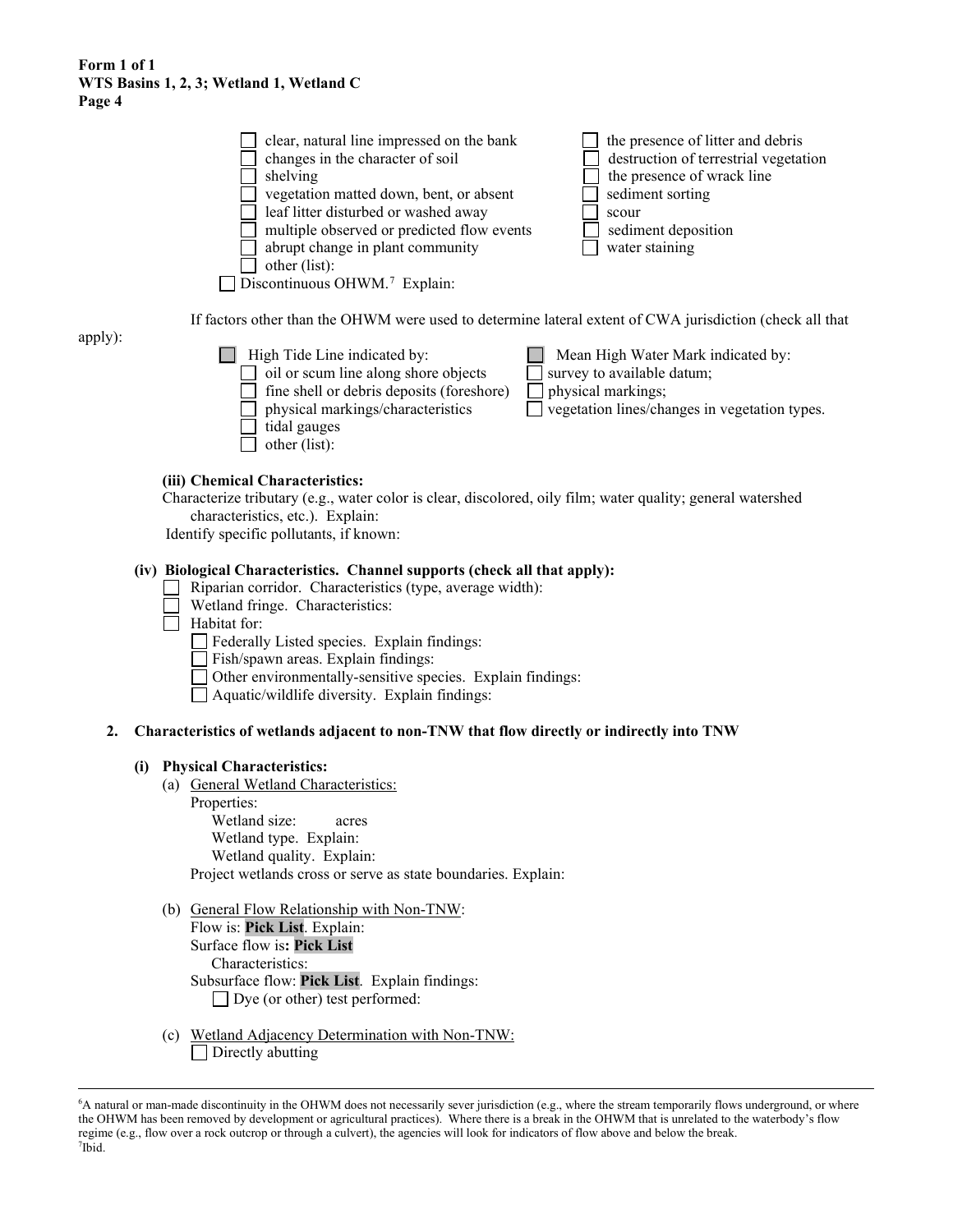| $\Box$ Not directly abutting                     |  |
|--------------------------------------------------|--|
| Discrete wetland hydrologic connection. Explain: |  |
| Ecological connection. Explain:                  |  |
| Separated by berm/barrier. Explain:              |  |

(d) Proximity (Relationship) to TNW Project wetlands are **Pick List** river miles from TNW. Project waters are **Pick List** aerial (straight) miles from TNW. Flow is from: **Pick List.** Estimate approximate location of wetland as within the **Pick List** floodplain.

## **(ii) Chemical Characteristics:**

Characterize wetland system (e.g., water color is clear, brown, oil film on surface; water quality; general watershed characteristics; etc.). Explain: Identify specific pollutants, if known:

## **(iii)Biological Characteristics. Wetland supports (check all that apply):**

- Riparian buffer. Characteristics (type, average width):
- Vegetation type/percent cover. Explain:
- $\Box$  Habitat for:

Federally Listed species. Explain findings:

Fish/spawn areas. Explain findings:

Other environmentally-sensitive species. Explain findings:

Aquatic/wildlife diversity. Explain findings:

## **3. Characteristics of all wetlands adjacent to the tributary (if any)**

All wetland(s) being considered in the cumulative analysis: **Pick List**

Approximately () acres in total are being considered in the cumulative analysis.

For each wetland, specify the following:<br>Directly abuts?  $(Y/N)$  Size (in acres)

Directly abuts?  $(Y/N)$  Size (in acres) Summarize overall biological, chemical and physical functions being performed:

# **C. SIGNIFICANT NEXUS DETERMINATION**

**A significant nexus analysis will assess the flow characteristics and functions of the tributary itself and the functions performed by any wetlands adjacent to the tributary to determine if they significantly affect the chemical, physical, and biological integrity of a TNW. For each of the following situations, a significant nexus exists if the tributary, in combination with all of its adjacent wetlands, has more than a speculative or insubstantial effect on the chemical, physical and/or biological integrity of a TNW. Considerations when evaluating significant nexus include, but are not limited to the volume, duration, and frequency of the flow of water in the tributary and its proximity to a TNW, and the functions performed by the tributary and all its adjacent wetlands. It is not appropriate to determine significant nexus based solely on any specific threshold of distance (e.g. between a tributary and its adjacent wetland or between a tributary and the TNW). Similarly, the fact an adjacent wetland lies within or outside of a floodplain is not solely determinative of significant nexus.** 

**Draw connections between the features documented and the effects on the TNW, as identified in the** *Rapanos* **Guidance and discussed in the Instructional Guidebook. Factors to consider include, for example:**

- Does the tributary, in combination with its adjacent wetlands (if any), have the capacity to carry pollutants or flood waters to TNWs, or to reduce the amount of pollutants or flood waters reaching a TNW?
- Does the tributary, in combination with its adjacent wetlands (if any), provide habitat and lifecycle support functions for fish and other species, such as feeding, nesting, spawning, or rearing young for species that are present in the TNW?
- Does the tributary, in combination with its adjacent wetlands (if any), have the capacity to transfer nutrients and organic carbon that support downstream foodwebs?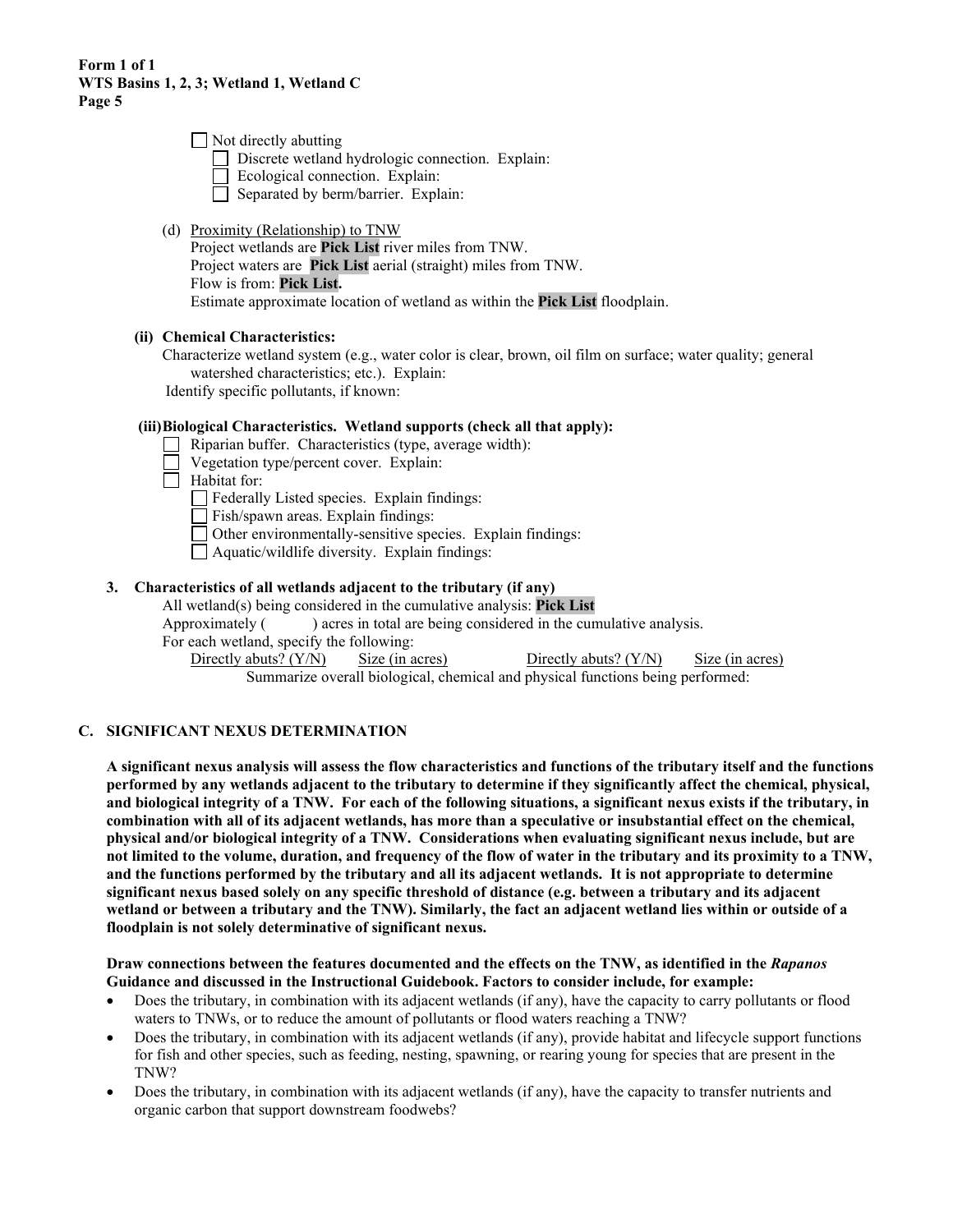• Does the tributary, in combination with its adjacent wetlands (if any), have other relationships to the physical, chemical, or biological integrity of the TNW?

**Note: the above list of considerations is not inclusive and other functions observed or known to occur should be documented below:**

- **1. Significant nexus findings for non-RPW that has no adjacent wetlands and flows directly or indirectly into TNWs.** Explain findings of presence or absence of significant nexus below, based on the tributary itself, then go to Section III.D:
- **2. Significant nexus findings for non-RPW and its adjacent wetlands, where the non-RPW flows directly or indirectly into TNWs.** Explain findings of presence or absence of significant nexus below, based on the tributary in combination with all of its adjacent wetlands, then go to Section III.D:
- **3. Significant nexus findings for wetlands adjacent to an RPW but that do not directly abut the RPW.** Explain findings of presence or absence of significant nexus below, based on the tributary in combination with all of its adjacent wetlands, then go to Section III.D:

## **D. DETERMINATIONS OF JURISDICTIONAL FINDINGS. THE SUBJECT WATERS/WETLANDS ARE (CHECK ALL THAT APPLY):**

- **1. TNWs and Adjacent Wetlands.** Check all that apply and provide size estimates in review area:<br>
TNWs: linear feet width (ft), Or, acres.  $linear feet \t width (ft), Or, \t acres.$ Wetlands adjacent to TNWs: acres.
- **2. RPWs that flow directly or indirectly into TNWs.**
	- Tributaries of TNWs where tributaries typically flow year-round are jurisdictional. Provide data and rationale indicating that tributary is perennial: .
	- Tributaries of TNW where tributaries have continuous flow "seasonally" (e.g., typically three months each year)  $\Box$ are jurisdictional. Data supporting this conclusion is provided at Section III.B. Provide rationale indicating that tributary flows seasonally:
		- Provide estimates for jurisdictional waters in the review area (check all that apply):
		- Tributary waters: linear feet width (ft).
		- **Other non-wetland waters: acres.** 
			- Identify type(s) of waters:
- **3. Non-RPWs[8](#page-5-0) that flow directly or indirectly into TNWs.**
	- Waterbody that is not a TNW or an RPW, but flows directly or indirectly into a TNW, and it has a significant nexus with a TNW is jurisdictional. Data supporting this conclusion is provided at Section III.C.

Provide estimates for jurisdictional waters within the review area (check all that apply):

- Tributary waters: linear feet width (ft).
- □ Other non-wetland waters: acres.
	- Identify type(s) of waters:

## **4. Wetlands directly abutting an RPW that flow directly or indirectly into TNWs.**

- Wetlands directly abut RPW and thus are jurisdictional as adjacent wetlands.
	- Wetlands directly abutting an RPW where tributaries typically flow year-round. Provide data and rationale indicating that tributary is perennial in Section III.D.2, above. Provide rationale indicating that wetland is directly abutting an RPW:
	- Wetlands directly abutting an RPW where tributaries typically flow "seasonally." Provide data indicating  $\Box$ that tributary is seasonal in Section III.B and rationale in Section III.D.2, above. Provide rationale indicating that wetland is directly abutting an RPW:

<span id="page-5-0"></span>Provide acreage estimates for jurisdictional wetlands in the review area: acres.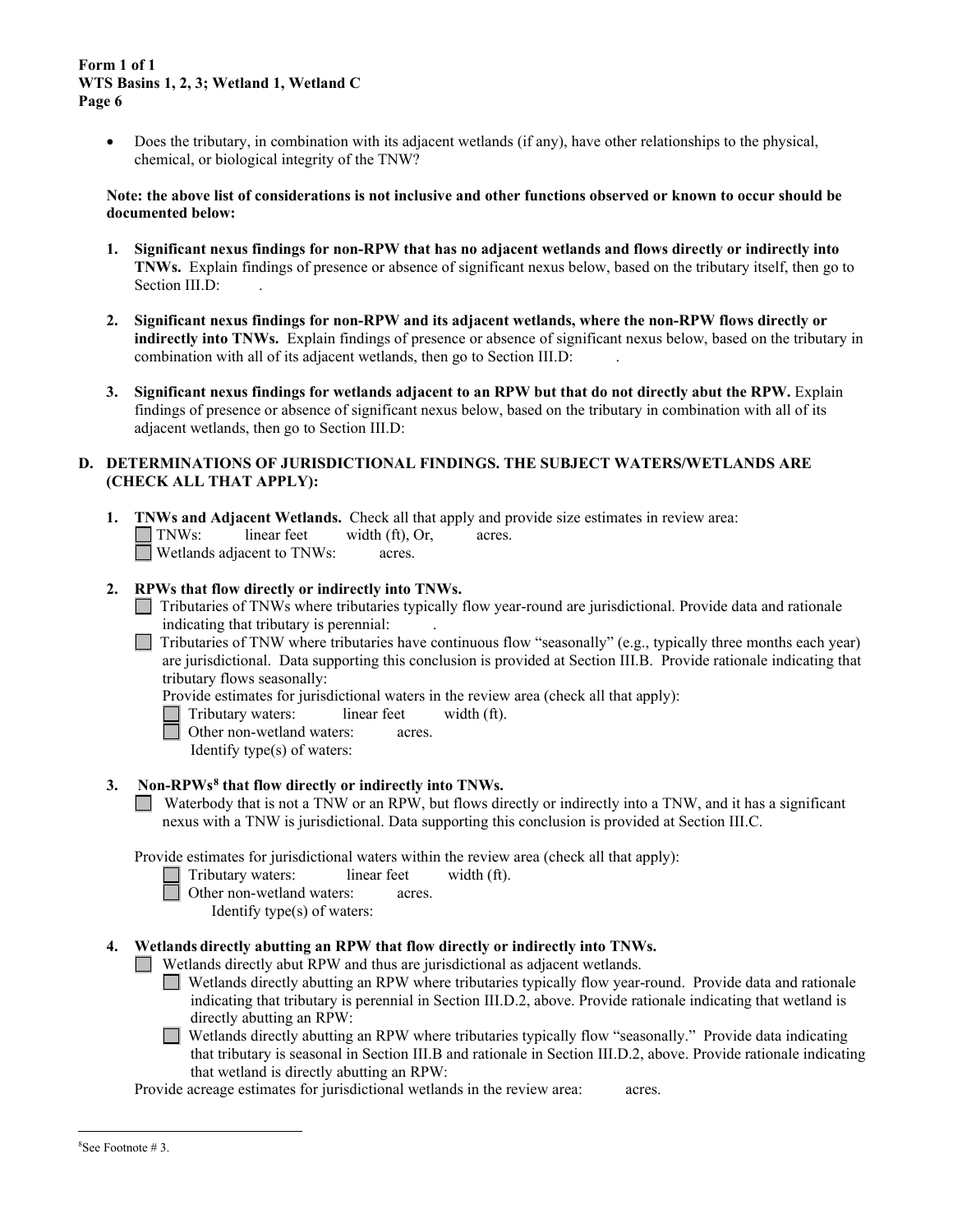- **5. Wetlands adjacent to but not directly abutting an RPW that flow directly or indirectly into TNWs.**
	- $\Box$  Wetlands that do not directly abut an RPW, but when considered in combination with the tributary to which they are adjacent and with similarly situated adjacent wetlands, have a significant nexus with a TNW are jurisidictional. Data supporting this conclusion is provided at Section III.C.
	- Provide acreage estimates for jurisdictional wetlands in the review area: acres.

# **6. Wetlands adjacent to non-RPWs that flow directly or indirectly into TNWs.**

Wetlands adjacent to such waters, and have when considered in combination with the tributary to which they are adjacent and with similarly situated adjacent wetlands, have a significant nexus with a TNW are jurisdictional. Data supporting this conclusion is provided at Section III.C.

Provide estimates for jurisdictional wetlands in the review area: acres.

#### **7. Impoundments of jurisdictional waters. [9](#page-6-0)**

As a general rule, the impoundment of a jurisdictional tributary remains jurisdictional.

- Demonstrate that impoundment was created from "waters of the U.S.," or
- Demonstrate that water meets the criteria for one of the categories presented above (1-6), or
- Demonstrate that water is isolated with a nexus to commerce (see E below).

#### **E. ISOLATED [INTERSTATE OR INTRA-STATE] WATERS, INCLUDING ISOLATED WETLANDS, THE USE, DEGRADATION OR DESTRUCTION OF WHICH COULD AFFECT INTERSTATE COMMERCE, INCLUDING ANY SUCH WATERS (CHECK ALL THAT APPLY):[10](#page-6-1)**

- which are or could be used by interstate or foreign travelers for recreational or other purposes.
- from which fish or shellfish are or could be taken and sold in interstate or foreign commerce.
- which are or could be used for industrial purposes by industries in interstate commerce.
- Interstate isolated waters.Explain:
- Other factors. Explain:

## **Identify water body and summarize rationale supporting determination:** .

Provide estimates for jurisdictional waters in the review area (check all that apply):

- Tributary waters: linear feet width (ft).
- Other non-wetland waters: acres.
- Identify type(s) of waters:
- **Netlands:** acres.

## **F. NON-JURISDICTIONAL WATERS, INCLUDING WETLANDS (CHECK ALL THAT APPLY):**

- If potential wetlands were assessed within the review area, these areas did not meet the criteria in the 1987 Corps of Engineers Wetland Delineation Manual and/or appropriate Regional Supplements.
- $\boxtimes$  Review area included isolated waters with no substantial nexus to interstate (or foreign) commerce. **Prior to the Jan 2001 Supreme Court decision in "***SWANCC***," the review area would have been regulated based solely on the "Migratory Bird Rule" (MBR).**

Waters do not meet the "Significant Nexus" standard, where such a finding is required for jurisdiction. Explain:

 $\boxtimes$  Other: (explain, if not covered above):

**Waste Treatment System (WTS) Basins 1 (1.58 acres); 2 (1.54 acres); and 3 (3.21 acres).**

Provide acreage estimates for non-jurisdictional waters in the review area, where the sole potential basis of jurisdiction is the MBR factors (i.e., presence of migratory birds, presence of endangered species, use of water for irrigated agriculture), using best professional judgment (check all that apply):

|  |                     |                                          | Wetland 1 Open Water                               | $0.45$ acre                           | PFO         | 0.37 |
|--|---------------------|------------------------------------------|----------------------------------------------------|---------------------------------------|-------------|------|
|  |                     | $\boxtimes$ Wetlands: Wetland C Emergent |                                                    | $0.17$ acre                           |             |      |
|  |                     | Other non-wetland waters:                |                                                    | acres. List type of aquatic resource: |             |      |
|  | $\Box$ Lakes/ponds: | acres.                                   |                                                    |                                       |             |      |
|  |                     |                                          | $\Box$ Non-wetland waters (i.e., rivers, streams): | linear feet                           | width (ft). |      |

<span id="page-6-0"></span><sup>&</sup>lt;sup>9</sup> To complete the analysis refer to the key in Section III.D.6 of the Instructional Guidebook.

<span id="page-6-1"></span>**<sup>10</sup> Prior to asserting or declining CWA jurisdiction based solely on this category, Corps Districts will elevate the action to Corps and EPA HQ for review consistent with the process described in the Corps/EPA** *Memorandum Regarding CWA Act Jurisdiction Following Rapanos.*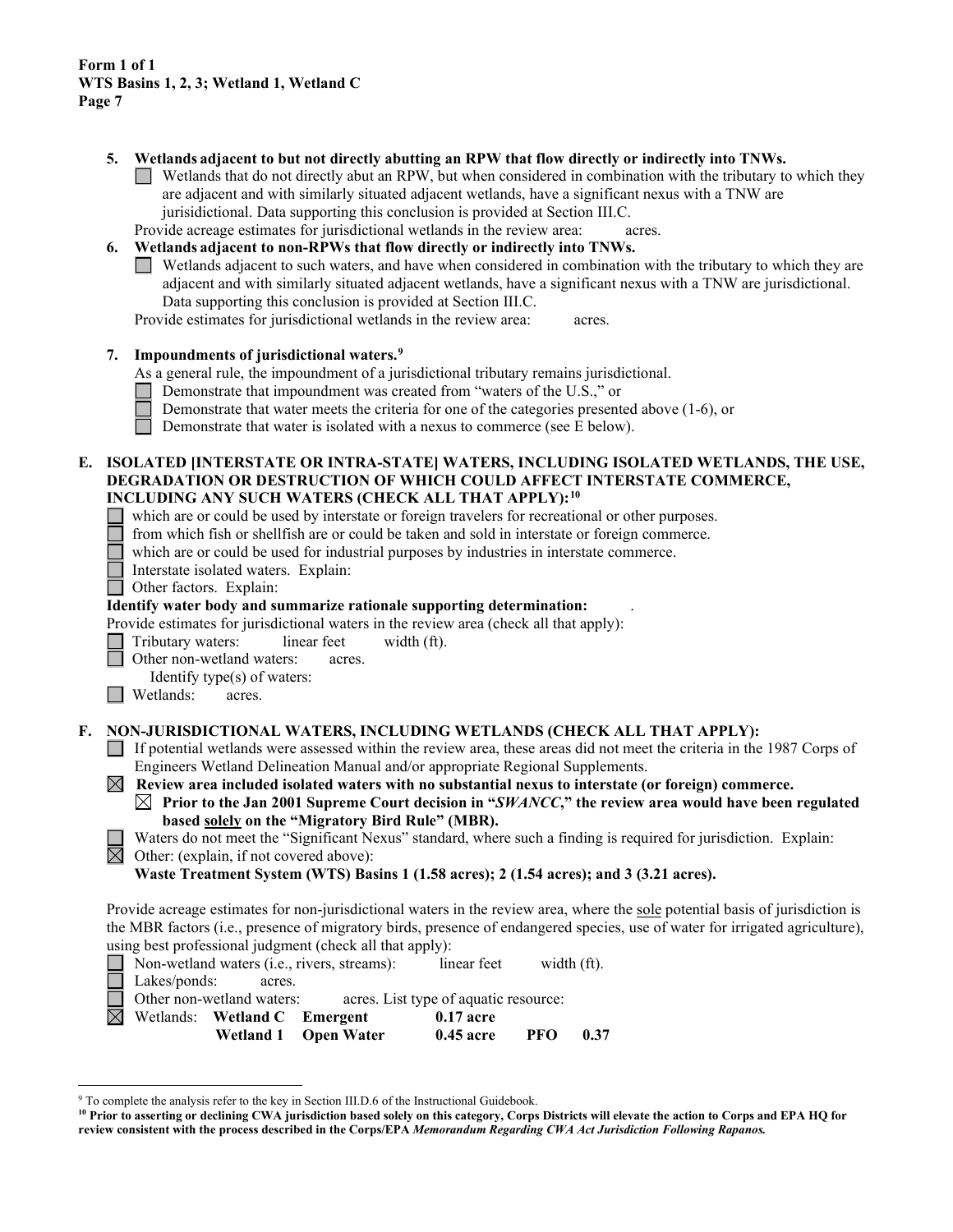Provide acreage estimates for non-jurisdictional waters in the review area that do not meet the "Significant Nexus" standard, where such a finding is required for jurisdiction (check all that apply):

| Non-wetland waters ( <i>i.e.</i> , rivers, streams):<br>linear feet,<br>width (ft).                                                                                                                                                                                                                                |
|--------------------------------------------------------------------------------------------------------------------------------------------------------------------------------------------------------------------------------------------------------------------------------------------------------------------|
| Lakes/ponds:<br>acres.                                                                                                                                                                                                                                                                                             |
| Other non-wetland waters:<br>acres. List type of aquatic resource:                                                                                                                                                                                                                                                 |
| Wetlands:<br>acres.                                                                                                                                                                                                                                                                                                |
| <b>SECTION IV: DATA SOURCES.</b>                                                                                                                                                                                                                                                                                   |
|                                                                                                                                                                                                                                                                                                                    |
| A. SUPPORTING DATA. Data reviewed for JD (check all that apply - checked items shall be included in case file and,                                                                                                                                                                                                 |
| where checked and requested, appropriately reference sources below):                                                                                                                                                                                                                                               |
| $\sum_{i=1}^{n} \frac{1}{i}$ and $\sum_{i=1}^{n} \frac{1}{i}$ and $\sum_{i=1}^{n} \frac{1}{i}$ and $\sum_{i=1}^{n} \frac{1}{i}$ and $\sum_{i=1}^{n} \frac{1}{i}$ and $\sum_{i=1}^{n} \frac{1}{i}$ and $\sum_{i=1}^{n} \frac{1}{i}$ and $\sum_{i=1}^{n} \frac{1}{i}$ and $\sum_{i=1}^{n} \frac{1}{i}$ and $\sum_{i$ |

|             | Maps, plans, plots or plat submitted by or on behalf of the applicant/consultant.                                 |
|-------------|-------------------------------------------------------------------------------------------------------------------|
|             | Data sheets prepared/submitted by or on behalf of the applicant/consultant.                                       |
|             | $\boxtimes$ Office concurs with data sheets/delineation report as revised October 2021.                           |
|             | Office does not concur with data sheets/delineation report.                                                       |
|             | Data sheets prepared by the Corps:                                                                                |
|             | Corps navigable waters' study:                                                                                    |
|             | U.S. Geological Survey Hydrologic Atlas:                                                                          |
|             | USGS NHD data.                                                                                                    |
|             | USGS 8 and 12 digit HUC maps.                                                                                     |
|             | U.S. Geological Survey map(s). Cite scale & quad name: Scale: 24000; Clifton Springs, NY                          |
|             | USDA Natural Resources Conservation Service Soil Survey. Citation: on-line Web Soil Survey                        |
|             | National wetlands inventory map(s).<br>Cite name: Clifton Springs, NY                                             |
| $\boxtimes$ | State/Local wetland inventory map(s):<br>Cite name: Clifton Springs, NY                                           |
|             | FEMA/FIRM maps:                                                                                                   |
|             | 100-year Floodplain Elevation is:<br>(National Geodectic Vertical Datum of 1929)                                  |
| $\boxtimes$ | Photographs:                                                                                                      |
|             |                                                                                                                   |
|             | $\boxtimes$ Aerial (Name & Date): Google Earth 1994, 2008, 2009, 2010, 2011, 2015                                 |
|             | $\boxtimes$ Other (Name & Date): Photos dated May 15, 2019 and April 9, 2021 contained in the Delineation Report. |
| $\bowtie$   | Previous determination(s). Wetlands A and B are being processed under a PJD concurrently with this AJD under the  |
|             | same reference number (2020-00478)                                                                                |
|             | Applicable/supporting case law:                                                                                   |
|             | Applicable/supporting scientific literature:                                                                      |
|             | Other information (please specify):                                                                               |

## **B. ADDITIONAL COMMENTS TO SUPPORT JD:**

**Wetland C** established in a depressional area within an historic active agricultural field and occurs in soils identified as Odessa silt loam, 0 to 3 percent slopes with a hydric rating of 5. The USACE site visit confirmed that there are no conveyances that would suggest a hydrologic connection to downstream waters.

**Wetland 1** is a stagnant water area that formed between the north end of the berms containing the WTS basins (see below) and the steep elevated railroad bed. Water is captured in this area and when levels are high enough water spreads linearly to lower elevations to the east and west. It does not appear that this feature was excavated, but that water is confined due to berm construction for the WTS. The USACE site visit in September 2021 confirmed that Wetland 1 terminates at both the east and west ends without any connection to downstream waters.

A review of aerial photographs and on-site observations made by the consultant during the May 2019 and April 2021 delineation and the site visit conducted by the USACE in September 2021 confirm that Wetlands C and 1 are isolated with no downstream connections.

Further, an unnamed tributary south of County Road 13 is the closest RPW. The Google Earth measuring tool suggests that the wetland is approximately 1290 linear feet from the tributary with elevated topography, culverts, and a highway as connection restrictions.

Based on the above information, it has been determined that Wetlands C and 1 are outside Department of the Army jurisdiction as they not meet the criteria for a jurisdictional water of the United States according to 33 CFR Part  $328.3(a)(1-7)$  as defined below: